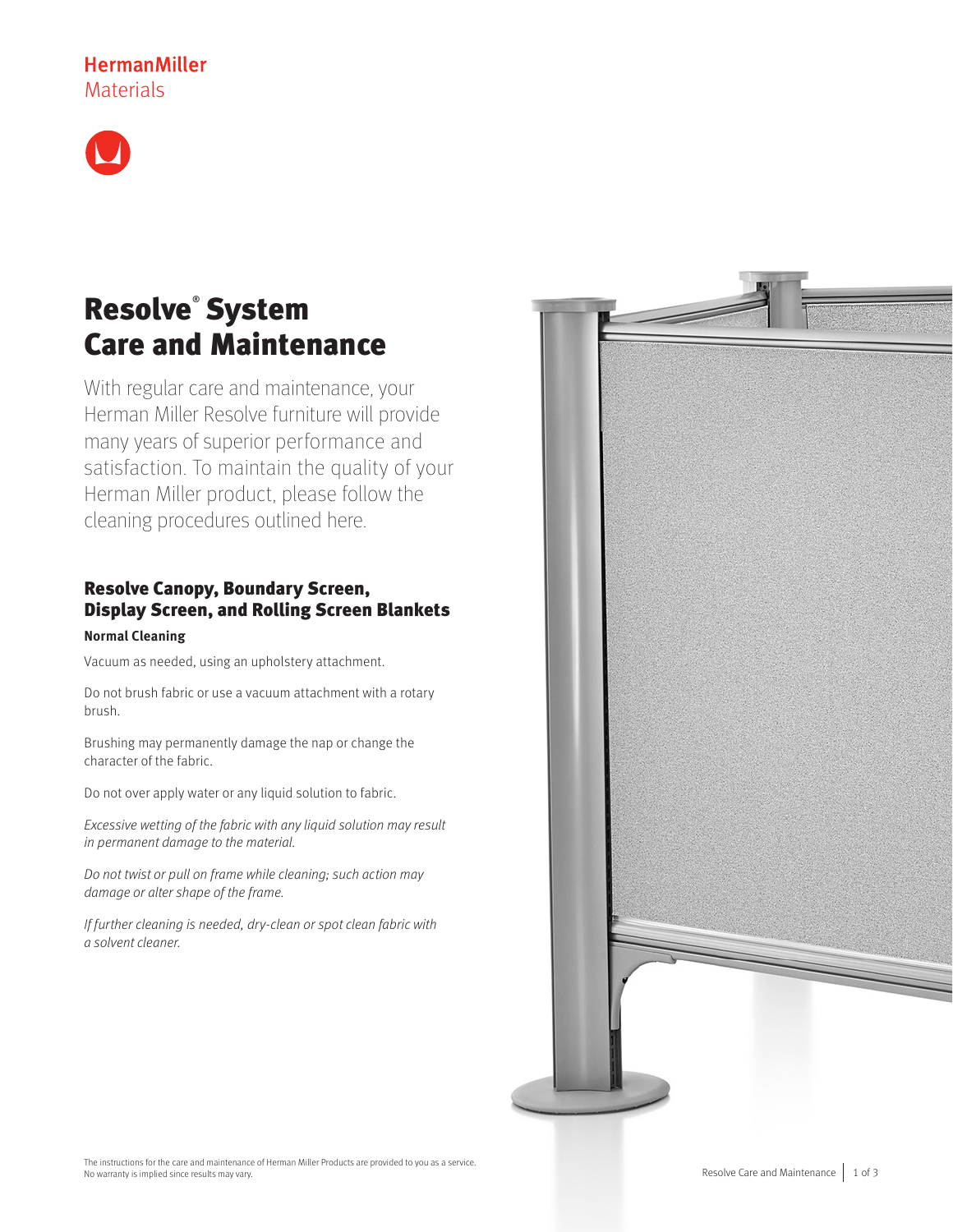## Metal Components

### **Normal Cleaning**

Wash coated metal surfaces with a soft cloth soaked in detergent and warm water; rinse thoroughly and dry.

Remove scuff marks from low-gloss coatings with pre-softened paste wax, following the manufacturer's instructions.

Remove scuff marks and scratches from high-gloss coatings using automotive polishing compounds, either liquid or paste.

After polishing, apply a pre-softened automotive pastewax to restore original sheen.

Do not use abrasive, acid, alcohol–based, or solvent–based cleaners; they may damage the paint finish.

## **Formcoat**<sup>®</sup>

The Formcoat finishing process is a wood finishing process in which Herman Miller, Inc. powder coat paints medium density fiberboard (MDF). With these finishes, you are unable to see any of the features of the raw MDF.

### **Normal Cleaning**

Wash with a soft cloth and a mixture of a mild detergent and warm water; wipe dry with a clean, soft cloth.

Avoid the following types of cleaning agents: Lysol cleaners, abrasive cleaners (Soft Scrub, Comet, etc.), and acetone based cleaners.

For spot cleaning, spray with Fantastik®, 409®, or Kleerdex Company's Kleer Off General Purpose Cleaner, wipe until dry with a clean, soft cloth.

To clean metal marring, use a product called ZUD, which will remove the metal marring without changing the gloss or color of your Formcoat product.

**Caution:** Use proper care to minimize overspray on materials near Formcoat surfaces.

Overspray on materials near Formcoat may cause permanent damage to the surface of those materials.

Please handle with care!

To avoid damage to Formcoat product, please follow these precautions:

Do not drag across carpet or floor.

Do not stand on the surface.

Use care when using sharp objects near the surface.

**Note:** Certain environments, such as laboratories or hospitals, are not well suited for Formcoat products due to the abnormally harsh chemicals that can reside in these areas and could damage the Formcoat finish.

## Laminate

#### **Normal Cleaning**

Wash the laminate with a soft cloth and a solution of mild detergent and warm water.

Rinse thoroughly and dry with a soft cloth.

For minor repair of burns or other stubborn marks, apply a nonabrasive liquid kitchen cleanser with a soft cloth soaked in warm water.

Rub in the direction of the grain; use caution to avoid damaging the surface texture or gloss.

If no grain direction is visible, rub with a light, circular motion.

Do not use powdered abrasives or other harsh cleansers like hypochlorite bleach, hydrogen peroxide, nitric or hydrochloric acids, or lye; they may deface the surface and change the finish color.

## Wood & Veneer

### **Normal Cleaning**

Dust with a slightly damp, soft, lint-free cloth.

Wipe dry with a dry, soft cloth in the direction of the wood grain.

#### **Once a Month**

Clean the surface with a soft cloth dampened with a quality cleaner formulated for wood furniture.

Wipe the surface in the direction of the wood grain to remove dirt and fingerprints.

Wipe dry with a clean, dry cloth.

#### **Twice a Year**

Apply a good quality emulsion wave with a soft cloth.

Emulsion wax is clear and prevents fingerprints.

Do not use aerosol-powered cleaners, polishes, waxes, abrasive cleaners, or oily polishes.